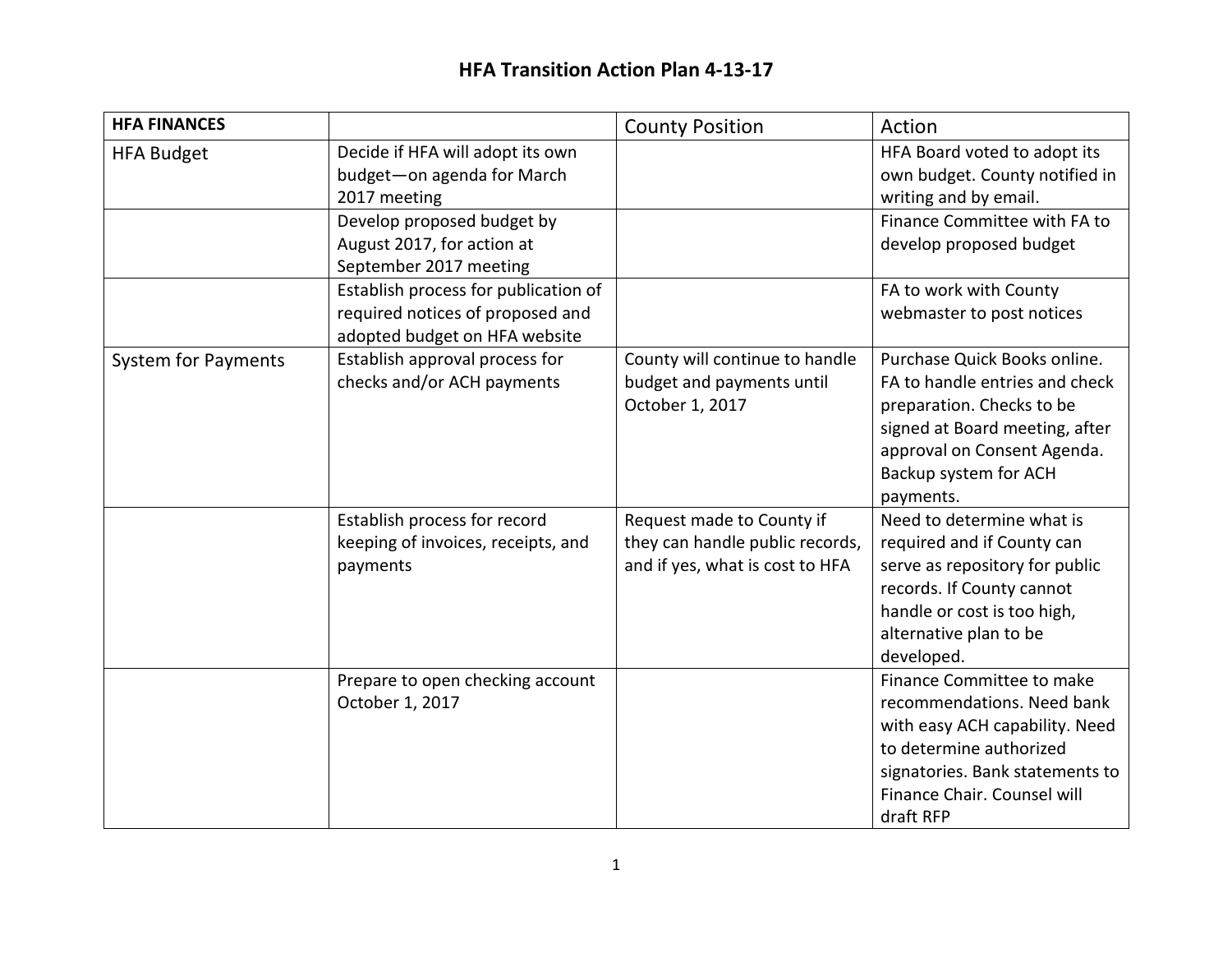| Accounting    | Establish process for accounting of<br>HFA income and expenses                                                                          | County will continue to handle<br>accounting until October 1,<br>2017 | Quick Books online. Can<br>generate all required reports.                                                                                                                                                                                          |
|---------------|-----------------------------------------------------------------------------------------------------------------------------------------|-----------------------------------------------------------------------|----------------------------------------------------------------------------------------------------------------------------------------------------------------------------------------------------------------------------------------------------|
| Audit         | Establish timetable for selection of<br>HFA auditor and required<br>coordination between the auditor<br>and the County                  | County will handle audit for FY<br>$16 - 17$                          | Will need for FY 17-18 audit.<br>Selection can take place in<br>2018. Need to discuss with<br>County Finance Director for<br>coordination.                                                                                                         |
| Investments   | Determine if HFA will adopt an<br>Investment Policy, or utilize the<br>"safe harbor" policy in state law.                               |                                                                       | Checking account and<br>investment in SBA "Florida<br>Prime" fund covered by safe<br>harbor in state law. Given<br>amount of cash, elaborate<br>investment system not<br>necessary. If used, will not<br>require adoption of Investment<br>Policy. |
|               | Decide where HFA funds will be<br>invested and establish process to<br>move funds between investment<br>and checking account            |                                                                       | SBA Prime currently has yield<br>of approximately 1%. Funds are<br>liquid. Will need to open<br>account with SBA.                                                                                                                                  |
| Miscellaneous | Establish process for payment of<br>Special District renewal notice to<br>HFA and filing of Annual Special<br>District Report (January) | Immediate transfer to HFA                                             | FA to contact DEO staff to have<br>annual notification sent to HFA                                                                                                                                                                                 |

| <b>LEGAL</b> | Determine what activities will |  |
|--------------|--------------------------------|--|
|              | still be performed by County   |  |
|              | Attorney and which by HFA      |  |
|              | counsel                        |  |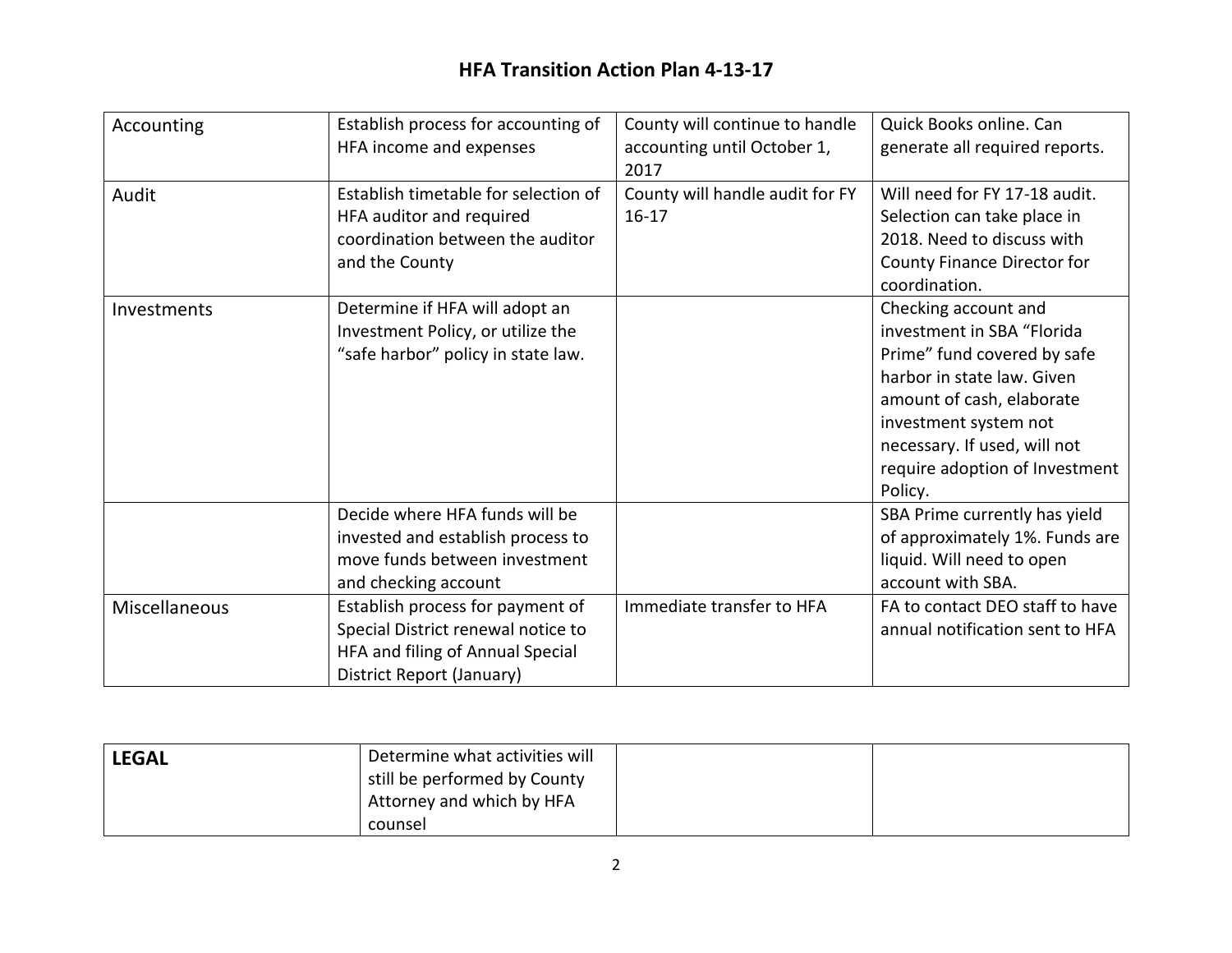| Review bylaws of the HFA of<br>Leon County to determine if |                             |  |
|------------------------------------------------------------|-----------------------------|--|
| changes are needed<br>Establish process for                | County wants to continue to |  |
| presentation of materials to                               | handle.                     |  |
| BOCC when needed, such as                                  |                             |  |
| TEFRA approval of bond issues                              |                             |  |

| <b>HFA PROGRAMS</b>                         |                                                                                                                                                              |                                             |                                                                                                                                                                                                                                                                                                                                 |
|---------------------------------------------|--------------------------------------------------------------------------------------------------------------------------------------------------------------|---------------------------------------------|---------------------------------------------------------------------------------------------------------------------------------------------------------------------------------------------------------------------------------------------------------------------------------------------------------------------------------|
| Old Down Payment<br><b>Assistance Loans</b> | <b>Establish process for County</b><br>staff to notify HFA when funds<br>are received and for<br>transmission of check and<br>information on loan to the HFA |                                             | To date, have been unable to<br>establish process where<br>routine notifications are given<br>to HFA. Discover payments as<br>income in monthly financial<br>statements from County. Will<br>need system where prompt<br>notification will be given by<br>County when check received,<br>so that FA can collect and<br>deposit. |
| <b>Land Parcels</b>                         | As the HFA does not own the<br>land, determine if current<br>process with County Real<br>Estate Division can continue as-<br>is                              |                                             | Confirm with Mitzi McGhin<br>that existing process will<br>continue.                                                                                                                                                                                                                                                            |
|                                             | Establish process for payment<br>of property maintenance                                                                                                     | County will handle until<br>October 1, 2017 | Property not owned by HFA.<br>Need to determine who has<br>contract for property<br>maintenance and who                                                                                                                                                                                                                         |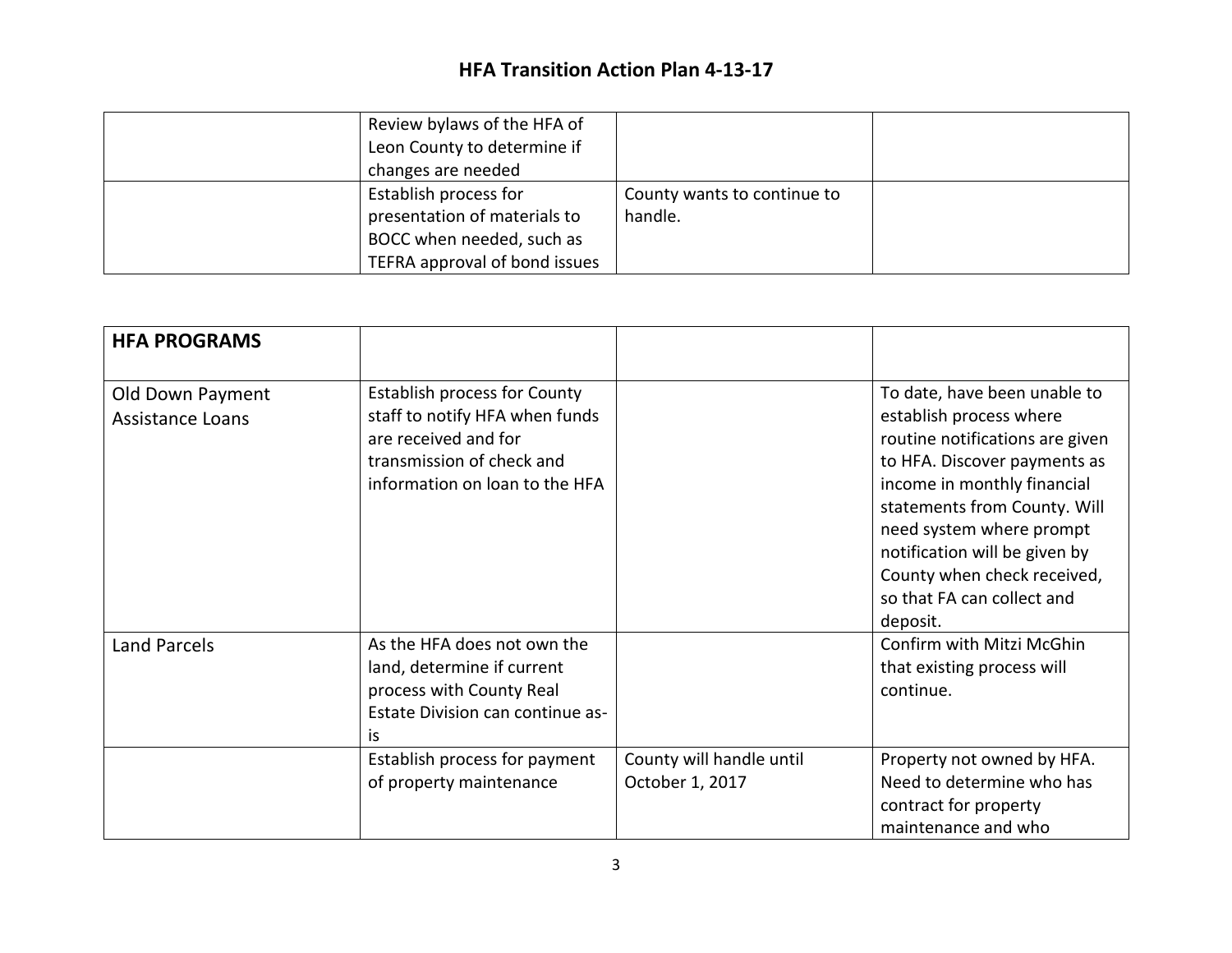|                                 |                                     |                               | determines if maintenance is       |
|---------------------------------|-------------------------------------|-------------------------------|------------------------------------|
|                                 |                                     |                               | needed. County should pay for      |
|                                 |                                     |                               | maintenance and net out cost       |
|                                 |                                     |                               | when property sold.                |
| <b>Escambia County HFA Home</b> | Determine ongoing role of           | Immediate transfer to HFA     | FA can handle. County staff can    |
| <b>Ownership Program</b>        | County staff in fielding            |                               | refer calls to FA, when            |
|                                 | questions from public, program      |                               | received. FA will answer some      |
|                                 | marketing, and quarterly            |                               | questions, but attempt to          |
|                                 | reports                             |                               | connect homebuyer with             |
|                                 |                                     |                               | lender                             |
|                                 | <b>Establish process for County</b> | County will handle until      | <b>Contact Escambia County HFA</b> |
|                                 | staff to notify HFA when funds      | October 1, 2017-meaning       | to have reports and fees sent      |
|                                 | are received, and for               | they will receive and process | to HFA, effective October 1        |
|                                 | transmission of check and           | April payment.                |                                    |
|                                 | information to the HFA              |                               |                                    |
|                                 | Discuss options with Escambia       |                               | Initial discussions have been      |
|                                 | <b>HFA</b>                          |                               | held concerning scope of           |
|                                 |                                     |                               | required marketing.                |
| <b>Multi-Family Bond Issues</b> | <b>Establish process for County</b> | Immediate transfer to HFA,    | Notify trustee to send             |
| and Local Government            | staff to notify HFA when funds      | except that payments will be  | payments to HFA beginning          |
| Contributions                   | are received, and for               | handled by County until       | October 1.                         |
|                                 | transmission of check and           | October 1, 2017-meaning       |                                    |
|                                 | information to the HFA.             | payment due in August to be   |                                    |
|                                 | Establish procedure for direct      | processed by County.          |                                    |
|                                 | payment to the HFA.                 |                               |                                    |
|                                 | Determine to whom                   | Immediate transfer to HFA     | Notify servicer to send reports    |
|                                 | monitoring reports are to be        |                               | directly to HFA                    |
|                                 | sent                                |                               |                                    |
|                                 |                                     |                               |                                    |
|                                 |                                     |                               |                                    |
|                                 |                                     |                               |                                    |
|                                 |                                     |                               |                                    |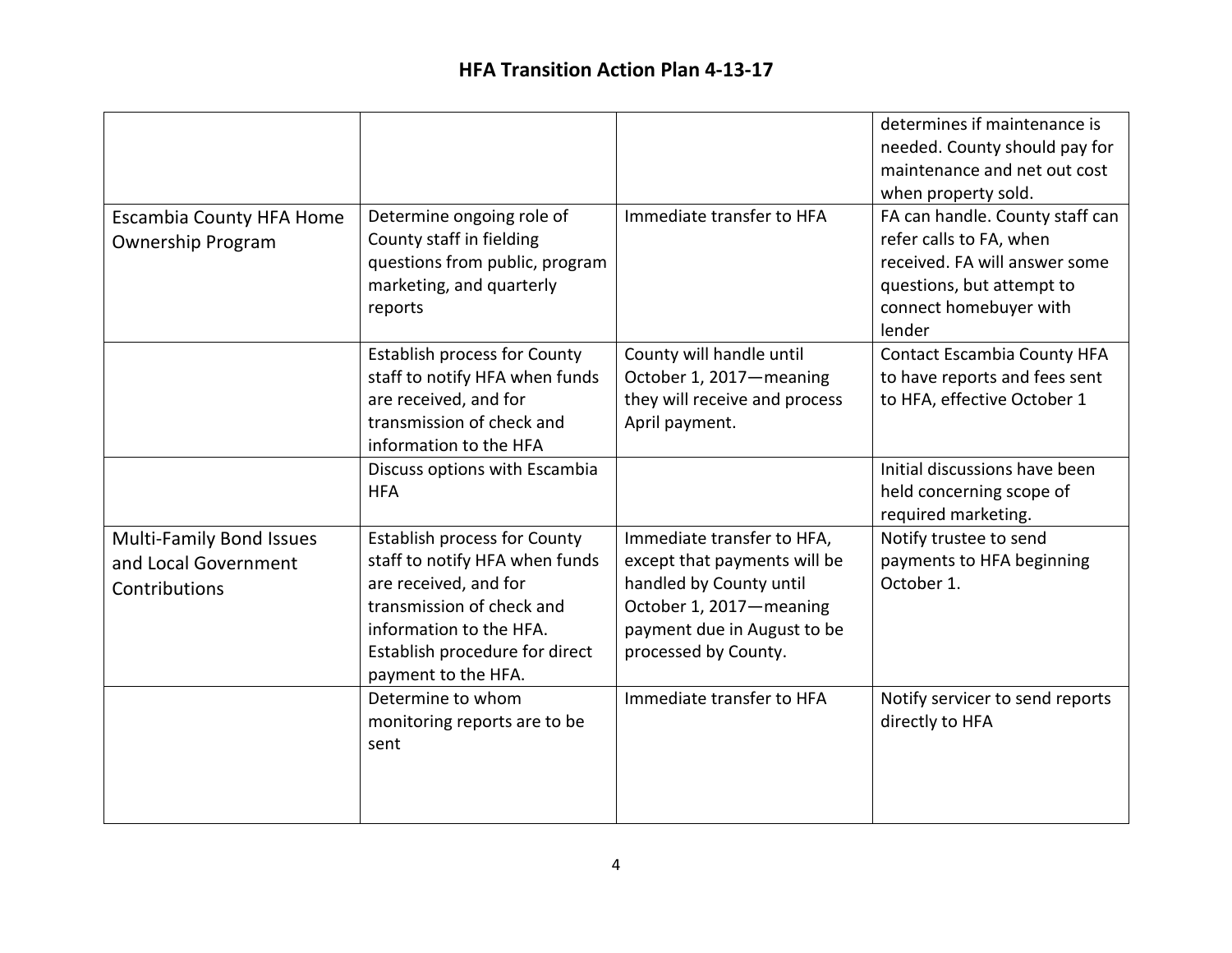|                                   | Establish process for NOFA's        | Immediate transfer to HFA     | Determine NOFA publication       |
|-----------------------------------|-------------------------------------|-------------------------------|----------------------------------|
|                                   | and delivery and review of          |                               | process. NOFA to direct          |
|                                   | applications                        |                               | applicants to submit             |
|                                   |                                     |                               | applications directly to HFA.    |
|                                   |                                     |                               | Publish on website, and          |
|                                   |                                     |                               | distribute to interested         |
|                                   |                                     |                               | organizations such as CAHP.      |
| Citizen and Developer             | Determine process for handling      | County position TBD           | FA can handle all questions      |
| <b>Inquiries</b>                  | questions from public on            |                               | from developers related to       |
|                                   | programs and process                |                               | bonds or local government        |
|                                   |                                     |                               | contributions. Homebuyer         |
|                                   |                                     |                               | inquiries should be referred to  |
|                                   |                                     |                               | FA, lender, or eHousing.         |
|                                   |                                     |                               | Determine best lender contact.   |
| <b>Emergency Repair Program</b>   | Draft contract with County for      | Inquiry made to County as to  | Program was presented by         |
|                                   | program, including process for      | whether they wish to continue | County as covering items that    |
|                                   | selection of recipients,            | to receive funding from HFA   | could not be covered by          |
|                                   | allowable expenditures, and         | for this program.             | County's Repair Program, or      |
|                                   | required documentation for          |                               | which needed immediate           |
|                                   | payments                            |                               | attention when people on         |
|                                   |                                     |                               | waiting list. County to          |
|                                   |                                     |                               | determine if needed. If so, will |
|                                   |                                     |                               | need contract between County     |
|                                   |                                     |                               | and HFA.                         |
| <b>Annual Stakeholder Meeting</b> | Determine if Annual Affordable      | Immediate transfer to HFA     | HFA needs to determine if        |
|                                   | <b>Housing Stakeholders Meeting</b> |                               | meeting has value and if it      |
|                                   | will be held, and logistics of      |                               | should be continued. No          |
|                                   | notification and process            |                               | meeting held in 2017.            |

.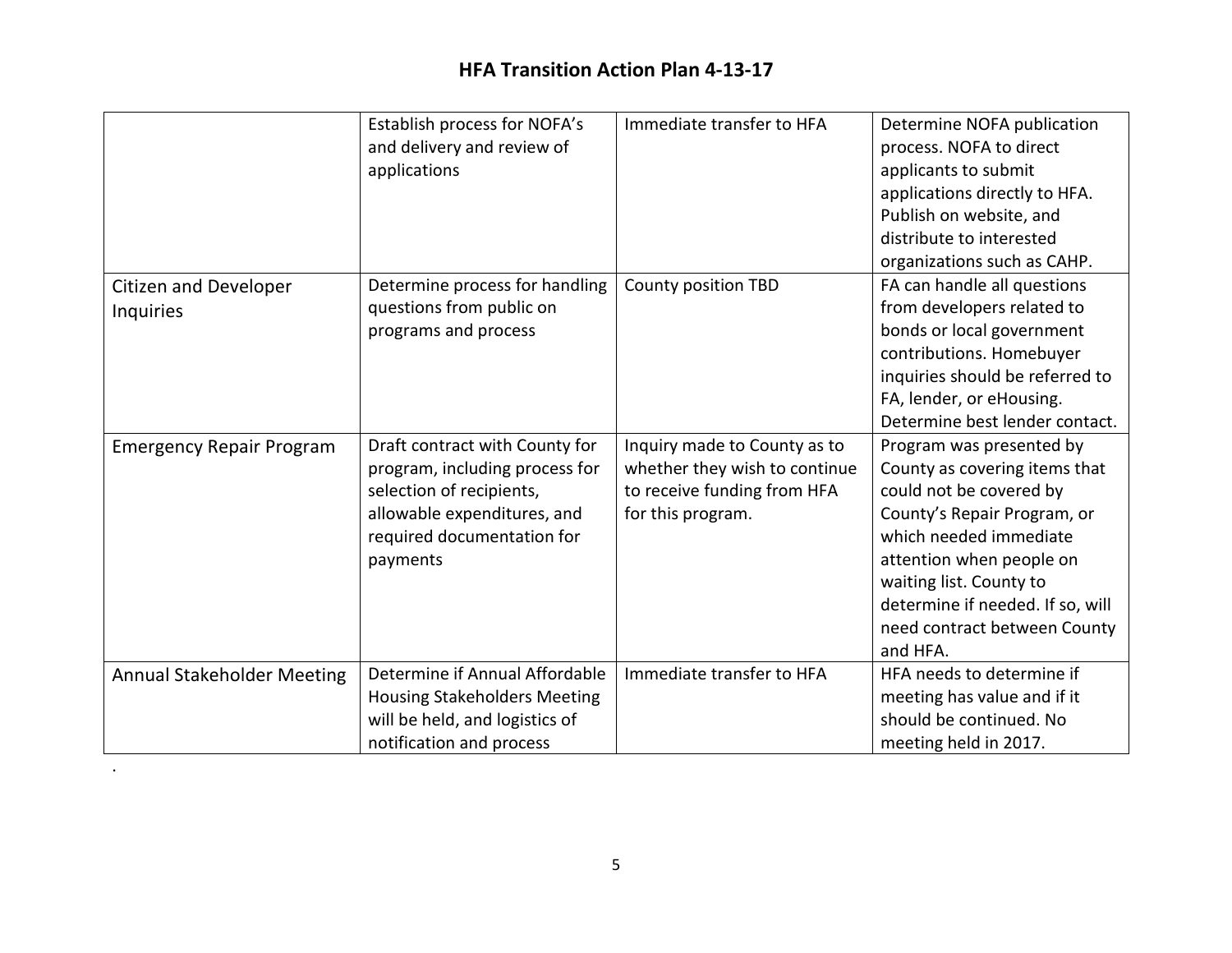| <b>HFA Communications and</b><br>Website | Establish process for drafting<br>and presentation of annual<br>report to BOCC                                       |                     | FA can draft for Board review<br>and approval.                                                                                                                                                                           |
|------------------------------------------|----------------------------------------------------------------------------------------------------------------------|---------------------|--------------------------------------------------------------------------------------------------------------------------------------------------------------------------------------------------------------------------|
|                                          | Determine if HFA will utilize its<br>own website or continue to<br>utilize County website                            |                     | For present, County website<br>meets legal requirements.                                                                                                                                                                 |
|                                          | Establish process for<br>coordination with County<br>webmaster, if County to<br>maintain the HFA official<br>website | County position TBD | FA currently prepares Board<br>Packet and sends to<br>webmaster for posting. Will<br>need to coordinate for other<br>required postings (budget,<br>meeting notices, all things<br>required by Special Districts<br>law). |

| <b>ADMINISTRATIVE</b><br><b>ACTIVITIES</b> |                                                                                                                                                                                                             |                                                                                                                                                                                                  |                                                                                                                                                                                                                  |
|--------------------------------------------|-------------------------------------------------------------------------------------------------------------------------------------------------------------------------------------------------------------|--------------------------------------------------------------------------------------------------------------------------------------------------------------------------------------------------|------------------------------------------------------------------------------------------------------------------------------------------------------------------------------------------------------------------|
| Procurement                                | Establish formal procurement<br>process for professional<br>services, insurance, and other<br>items                                                                                                         | County will handle insurance<br>payment until October 1, 2017                                                                                                                                    | Insurance is on renewal basis.<br>HFA handled the renewal,<br>except for payment.                                                                                                                                |
|                                            |                                                                                                                                                                                                             |                                                                                                                                                                                                  | Overall procurement process<br>TBD.                                                                                                                                                                              |
| <b>Meeting Logistics</b>                   | Determine role of County staff<br>for meeting notices, recording,<br>signature on minutes, annual<br>attendance records and report<br>to County administration,<br>meeting room set-up, and<br>refreshments | Immediate transfer to HFA,<br>except that refreshments to be<br>handled by County staff until<br>October 1, 2017.<br>FA has requested contact info<br>for signed minutes &<br>attendance records | FA will handle. Have<br>established contacts for<br>meeting notices, web postings,<br>and reservation of rooms for<br>meetings. Need contact for<br>recipient of signed minutes and<br>Board attendance records. |